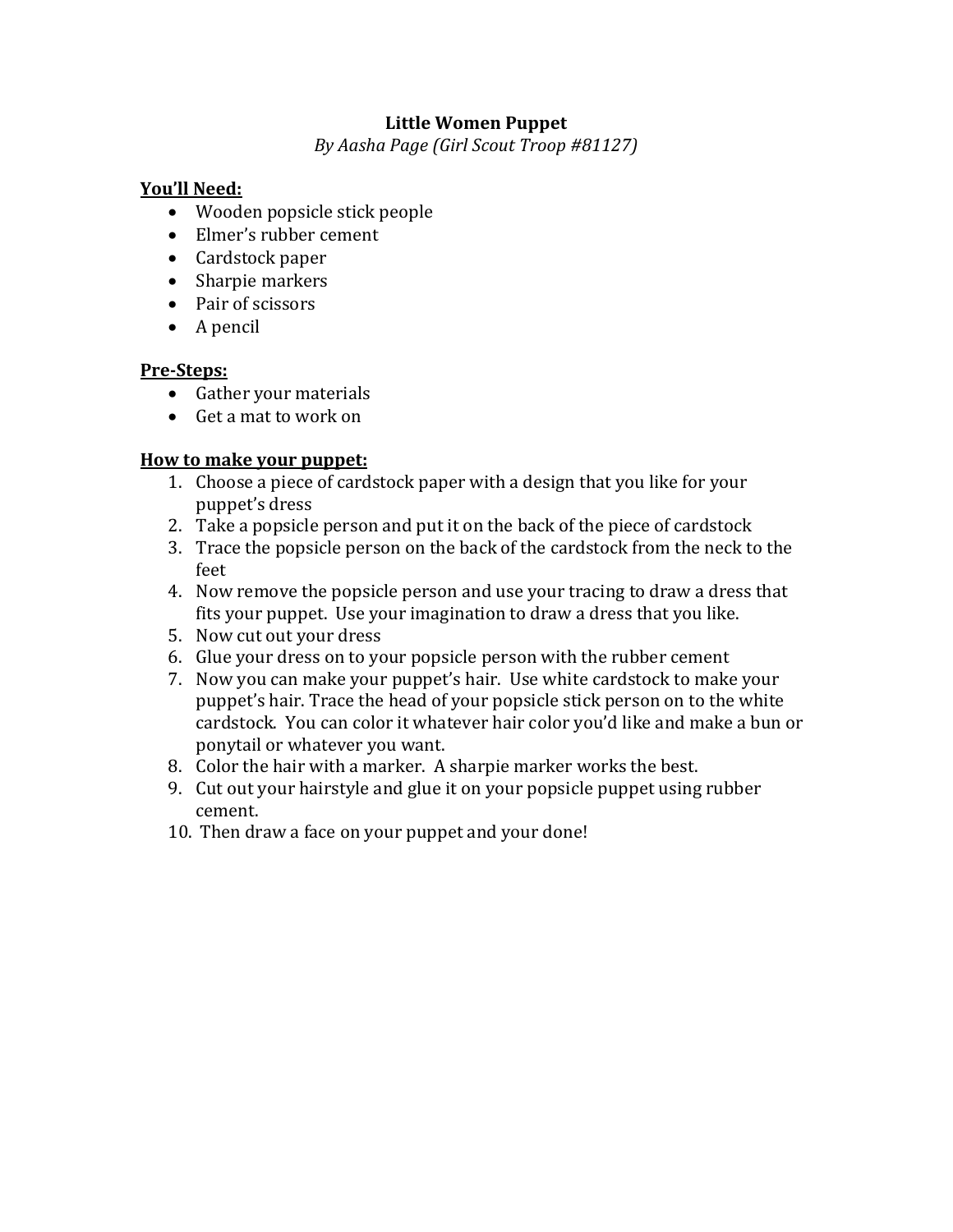

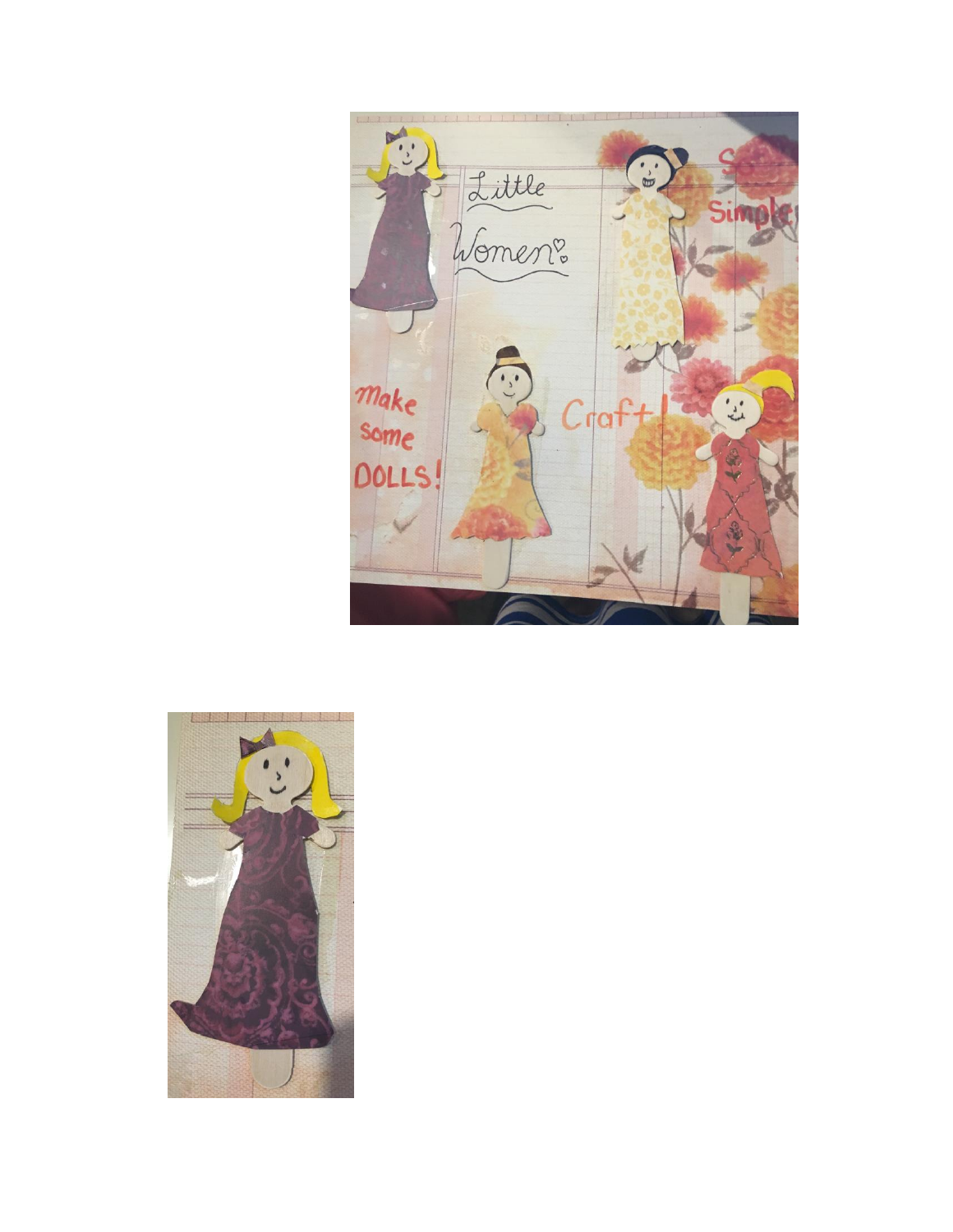# **Little Women Soap**

*By Aasha Page (Girl Scout Troop #81127)*

### **You'll Need (you can purchase all of the things you need at Michaels):**

- Glycerin soap
- Soap coloring
- Soap molds (we got dresses, top hats and flower molds)
- Soap fragrance (we got lavender)
- Optional: Soap Glitter
- A soap cutter
- A heat safe container to melt your soap (like a Pyrex measuring cup)



### **Pre-Steps:**

- Gather your materials
- Get a cutting board to work on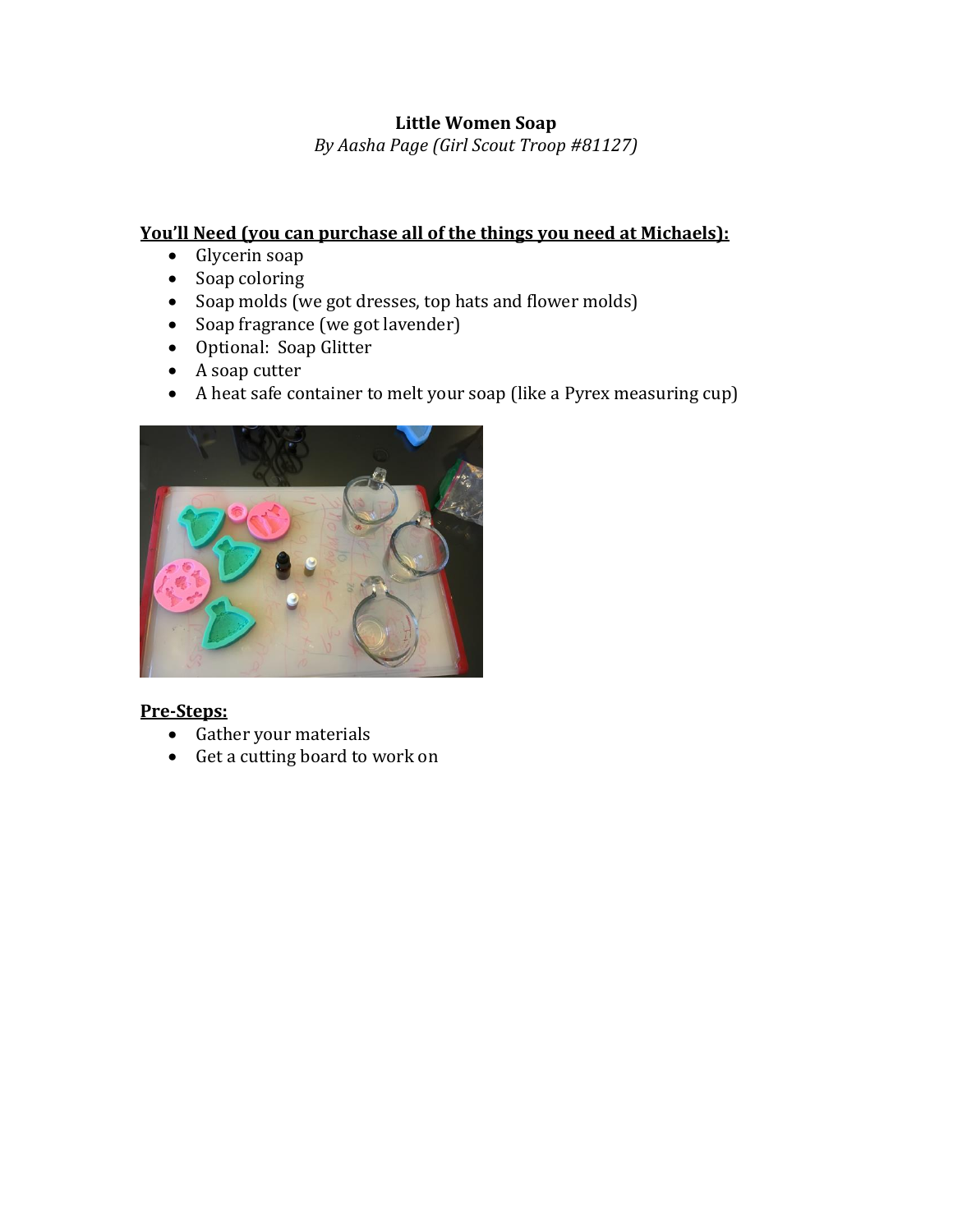# **How to make your soap:**

 First chop your glycerin soap into little blocks and place in your heat safe container



• Next melt the soap in the microwave (40 seconds first and then 10 second increments until completely melted). Be very careful and have an adult help you.



• Now add your soap colorant, glitter and fragrance. Just remember that a little goes a long way.



You can now pour your melted soap into your soap molds.